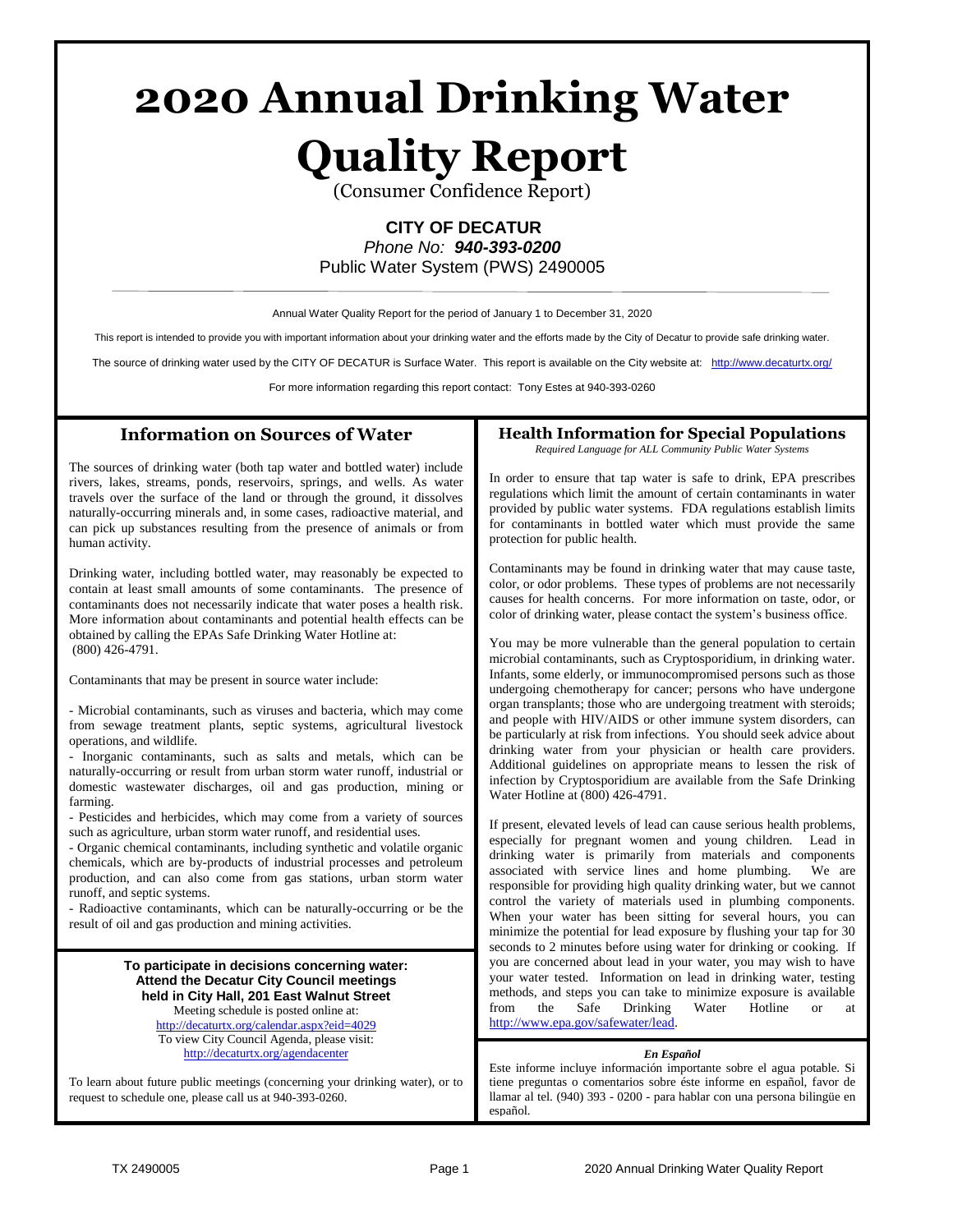### **Information About Source Water Assessments**

The Texas Commission on Environmental Quality completed an assessment of the City of Decatur source water and results indicate that some of the sources are susceptible to certain contaminants. The sampling requirements for the City water system are based on this susceptibility and previous sample data. Any detection of these contaminants may be found in this Consumer Confident Report. For more information on source water assessments and protection efforts at our system, contact Tony Estes at 940-393-0260.

| Source Water Name      | Type of Water | enort Status | .ocatior        |
|------------------------|---------------|--------------|-----------------|
| <b>LAKE BRIDGEPORT</b> | SW            |              | Lake Bridgeport |

|                                                                                                                                                                                                        | <b>Definitions and Abbreviations:</b><br>The following tables contain scientific terms and measures, some of which may require explanation.                                                                                                                                                   |  |  |                                                                                                                                                                                                                 |  |  |  |  |  |
|--------------------------------------------------------------------------------------------------------------------------------------------------------------------------------------------------------|-----------------------------------------------------------------------------------------------------------------------------------------------------------------------------------------------------------------------------------------------------------------------------------------------|--|--|-----------------------------------------------------------------------------------------------------------------------------------------------------------------------------------------------------------------|--|--|--|--|--|
|                                                                                                                                                                                                        | <b>Action Level (AL):</b><br>The concentration of a contaminant which, if exceeded, triggers treatment or other requirements which a water<br>system must follow.                                                                                                                             |  |  |                                                                                                                                                                                                                 |  |  |  |  |  |
| Avg:                                                                                                                                                                                                   | Regulatory compliance with some MCLs are based on running annual average of monthly samples.                                                                                                                                                                                                  |  |  |                                                                                                                                                                                                                 |  |  |  |  |  |
| Level 1 Assessment: A Level 1 assessment is a study of the water system to identify potential problems and determine (if possible) why total<br>coliform bacteria have been found in our water system. |                                                                                                                                                                                                                                                                                               |  |  |                                                                                                                                                                                                                 |  |  |  |  |  |
|                                                                                                                                                                                                        | Level 2 Assessment: A Level 2 assessment is a very detailed study of the water system to identify potential problems and determine (if possible)<br>why an E.coli MCL violation has occurred and/or why total coliform bacteria have been found in our water system on<br>multiple occasions. |  |  |                                                                                                                                                                                                                 |  |  |  |  |  |
|                                                                                                                                                                                                        |                                                                                                                                                                                                                                                                                               |  |  | <b>Maximum Contaminant Level or MCL:</b> The highest level of a contaminant that is allowed in drinking water. MCLs are set as close to the<br>MCLGs as feasible using the best available treatment technology. |  |  |  |  |  |
|                                                                                                                                                                                                        | <b>Maximum Contaminant Level Goal or MCLG:</b>                                                                                                                                                                                                                                                |  |  | The level of a contaminant in drinking water below which there is no known or expected<br>risk to health. MCLGs allow for a margin of safety.                                                                   |  |  |  |  |  |
|                                                                                                                                                                                                        | <b>Maximum Residual Disinfectant Level or MRDL:</b>                                                                                                                                                                                                                                           |  |  | The highest level of disinfectant allowed in drinking water. There is convincing evidence<br>that addition of a disinfectant is necessary for control of microbial contaminants.                                |  |  |  |  |  |
|                                                                                                                                                                                                        | <b>Maximum Residual Disinfectant Level Goal or MRDLG:</b>                                                                                                                                                                                                                                     |  |  | The level of a drinking water disinfectant below which there is no known or<br>expected risk to health. MRDLGs do not reflect the benefits of the use of<br>disinfectants to control microbial contaminants.    |  |  |  |  |  |
| <b>MFL</b><br>mrem:<br>na:<br>NTU:<br>$pCi/L$ :                                                                                                                                                        | million fibers per liter (a measure of asbestos)<br>millirems per year (a measure of radiation absorbed by the body)<br>not applicable<br>nephelometric turbidity units (a measure of turbidity)<br>picocuries per liter (a measure of radioactivity)                                         |  |  |                                                                                                                                                                                                                 |  |  |  |  |  |

- **ppb:** micrograms per liter or parts per billion or one ounce in 7,350,000 gallons of water.
- **ppm:** milligrams per liter or parts per million or one ounce in 7,350 gallons of water
- **ppq:** parts per quadrillion, or picograms per liter (pg/L) ppt: parts per trillion or nanograms per liter (ng/L)
- **ppt:** parts per trillion or nanograms per liter (ng/L)

**Treatment Technique or TT:** A required process intended to reduce the level of a contaminant in drinking water.

| <b>Lead and Copper</b> | Date<br><b>Sampled</b> | <b>MCLG</b> | <b>Action</b><br>Level<br>(AL) | 90th<br><b>Percentile</b> | # of Sites<br><b>Over AL</b> | <b>Units</b> | Violation | <b>Likely Source of Contamination</b>                                                                         |
|------------------------|------------------------|-------------|--------------------------------|---------------------------|------------------------------|--------------|-----------|---------------------------------------------------------------------------------------------------------------|
| Copper                 | 06/082019              | 1.3         | 1.3                            | 0.098                     |                              | ppm          | N         | Erosion of natural deposits; Leaching from<br>wood preservatives; Corrosion of household<br>plumbing systems. |
| Lead                   | 06/082019              | 0.0         | 15                             | .8                        |                              | ppb          | N         | Corrosion of household plumbing systems;<br>Erosion of natural deposits.                                      |